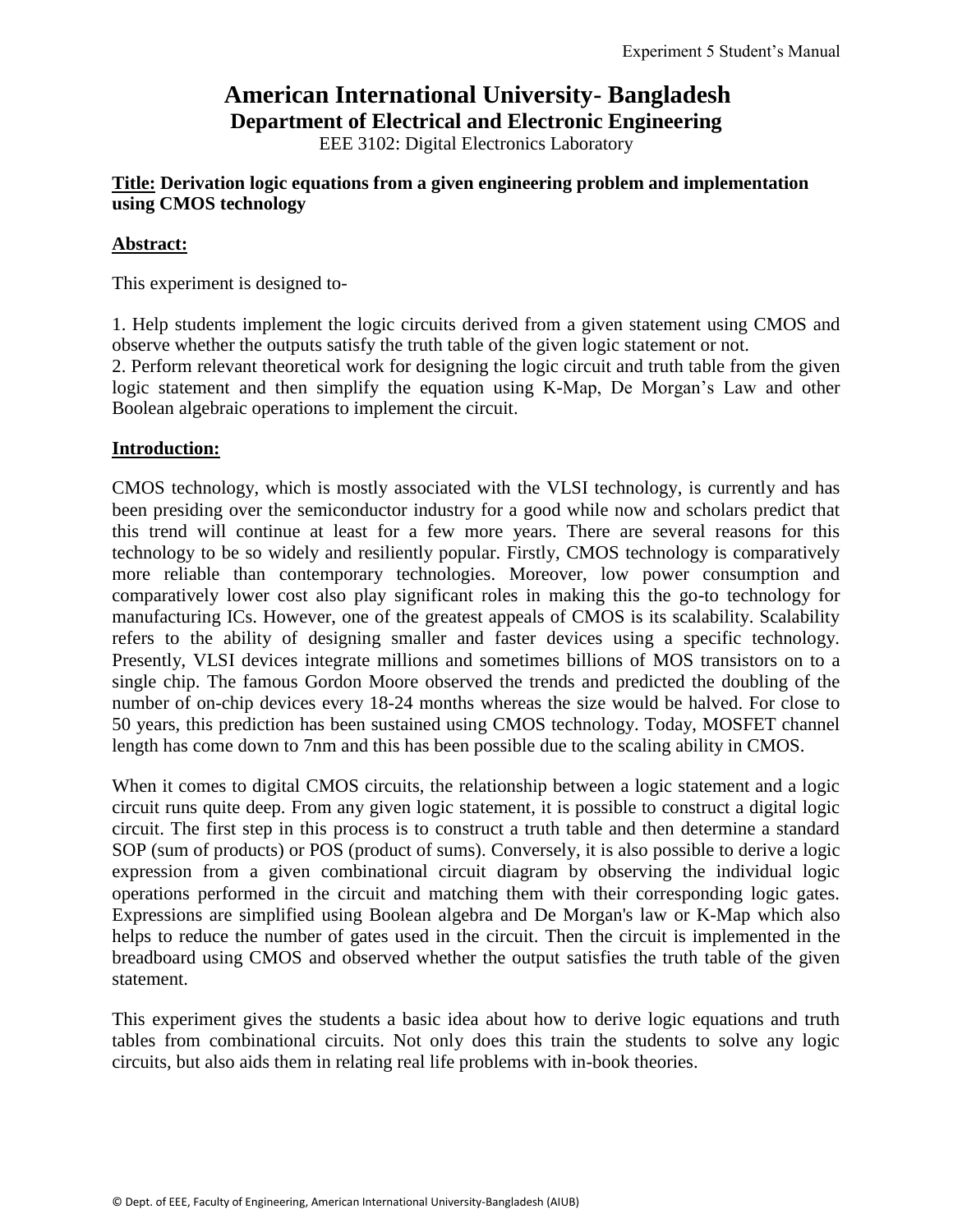# **Theory and Methodology:**

Combinational circuits consist of logic gates and other necessary components. The main feature of this family of circuits is that the output depends on the present state of the circuit only and not any of the previous states. This also implies that combination circuits don't have any memory elements. A combination digital system is commonly designed using the following steps:



# **Experimental Problems:**

**Problem 1:** In a bank, there are four employees. They are the bank manager, assistant manager, teller and the security guard. The bank has a single vault to store money. This vault was designed such that it needs four signals to open it. These four signals are from the four employees. For the vault to open, it needs to satisfy all of the following conditions:

- 1. No single employee can open the vault.
- 2. Can be opened with three employees which includes the manager
- 3. Can be opened by the manager together with the assistant manager.

We want to design a logic circuit that will automatically open the vault if these conditions are met.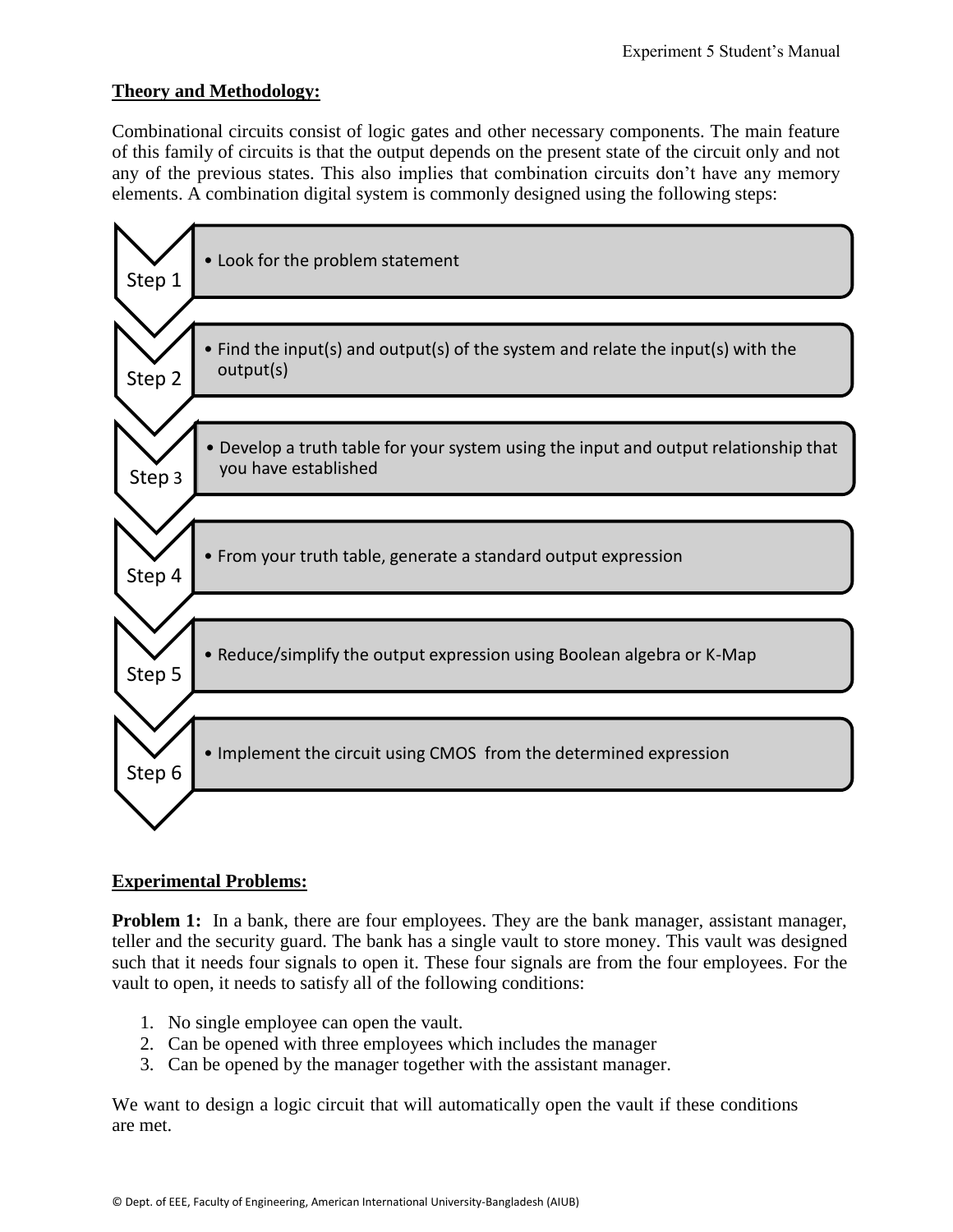# **Solution:**

**Representation of Logic**: In logic circuit, we used only the logic 1 and 0. For this, we will assign the following logic to open and close.

- Logic  $1 =$  Open
- $\bullet$  Logic  $0 = \text{Close}$

**Writing the formula of the function**: We will assign symbols for the logic of the employees;

- A= Manager (Logic  $1 = A$ , Logic  $0 = \overline{A}$ )
- B= Assistant manager (Logic  $1 = B$ , Logic  $0 = \overline{B}$ )
- C= Teller (Logic  $1 = C$ , Logic  $0 = \overline{C}$ )
- D= Security Guard (Logic  $1 = D$ , Logic  $0 = \overline{D}$ )

For this, we will consider the logic for opening the vault is 1. From the above conditions, we will formulate every functions that would result to Logic 1 or opening of vault. So, for the second condition, the vault will open if three employees including the manager put their signals in. Here are the functions to achieve logic 1:

- $\overline{ABCD}$  = (assistant manager did not open)
- $\cdot$   $AB\overline{C}D$  = (teller did not open)
- $\cdot$  ABC $\overline{D}$  = (security guard did not open)
- $\triangle$  ABCD = (all employees open it)

The third condition states that the vault can be opened by the manager together with assistant manager. Here is the function:

 $\overline{ABCD}$  = (teller and security guard did not open)

# **The complete function that will open the vault based on the given conditions is;**

$$
\mathbf{f}(\mathbf{A}, \mathbf{B}, \mathbf{C}, \mathbf{D}) = A\overline{B}CD + AB\overline{C}D + ABC\overline{D} + ABCD + AB\overline{C}\overline{D}
$$

Using our knowledge of Boolean algebra, we will simplify the function equation. Simplification of the equation will get rid of redundant terms and thus fewer logic gates will need to be used to make our circuit. This will also make the truth table more compact.

# **Simplifying process**

• 
$$
f(A,B,C,D) = \overline{ABCD} + \overline{ABCD} + \overline{ABCD} + \overline{ABCD} + \overline{ABCD}
$$
  
\n
$$
= \overline{ABCD} + \overline{AB} \cdot (\overline{CD} + \overline{CD} + \overline{CD})
$$
\n
$$
= \overline{ABCD} + \overline{AB} \cdot (\overline{CD} + \overline{CD}) + \overline{C(D + \overline{D})}
$$
\n
$$
= \overline{ABCD} + \overline{AB} \cdot (\overline{C} + \overline{C})
$$
\n
$$
= \overline{ABCD} + \overline{AB} \cdot (\overline{C} + \overline{C})
$$
\n
$$
= \overline{ABCD} + \overline{AB}
$$
\n
$$
= \overline{ACD} + \overline{AB} \cdot [\overline{A}, \overline{A} + \overline{A}B] = \overline{A + B}
$$
\n
$$
= \overline{ACD} + \overline{AB} \cdot [\overline{A}, \overline{B}, \overline{C}, \overline{D}] = \overline{ACD} + \overline{AB}
$$

**So, simplified equation is: f**  $(A, B, C, D) = ACD + AB$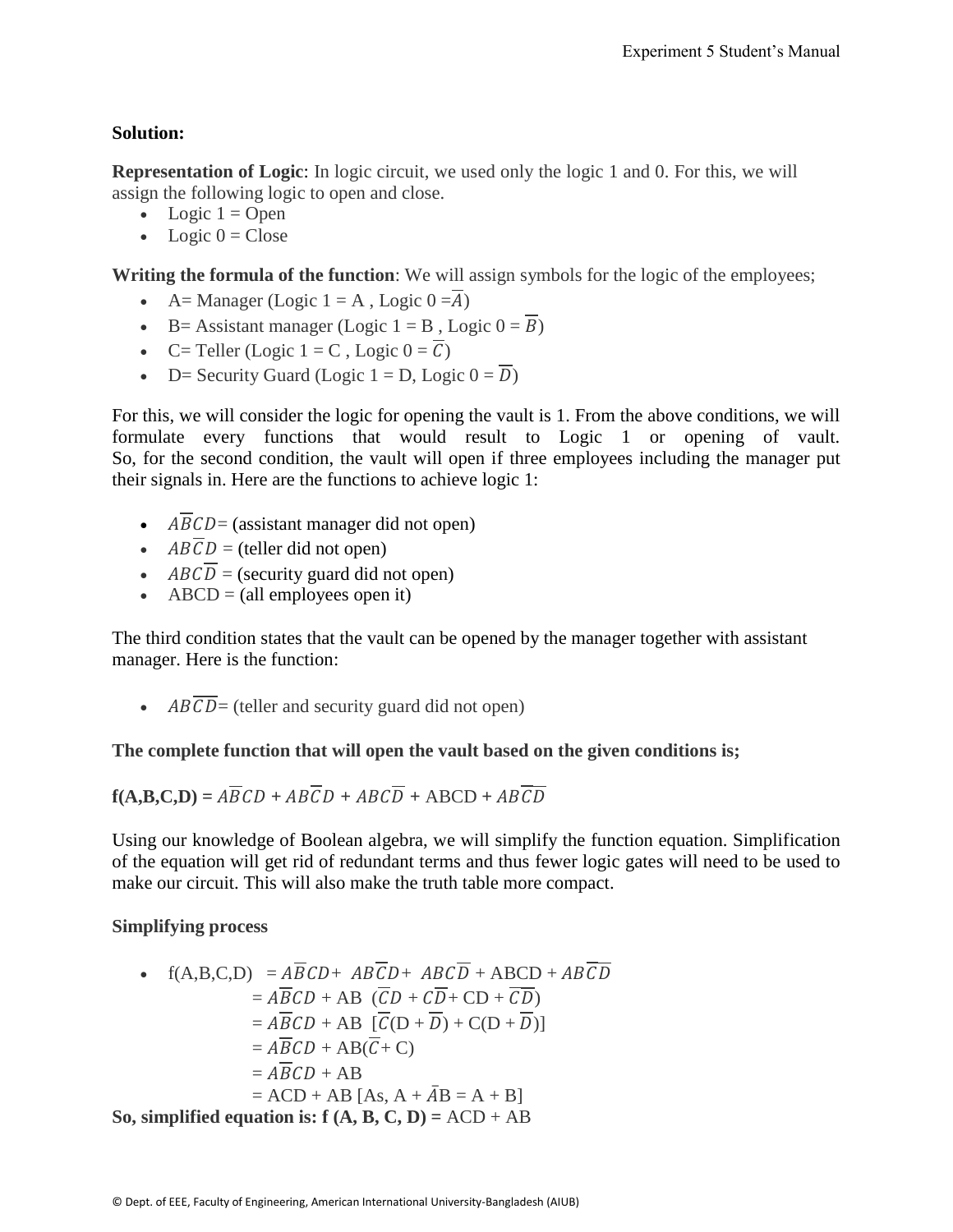# **Truth table:**

| A              | $\overline{\mathbf{B}}$ | $\overline{\mathbb{C}}$ | D      | Y                |
|----------------|-------------------------|-------------------------|--------|------------------|
| $\overline{0}$ | 0                       | $\overline{0}$          | 0      | $\boldsymbol{0}$ |
| $\overline{0}$ | 0                       | $\overline{0}$          |        | $\overline{0}$   |
| $\overline{0}$ | $\overline{0}$          | 1                       | $\cap$ | $\overline{0}$   |
| $\overline{0}$ | 0                       | 1                       | 1      | $\overline{0}$   |
| $\overline{0}$ | 1                       | $\overline{0}$          |        | $\overline{0}$   |
| $\overline{0}$ |                         | $\overline{0}$          |        | $\overline{0}$   |
| $\theta$       | 1                       | Ī                       | 0      | $\overline{0}$   |
| ⋂              |                         | 1                       |        | $\overline{0}$   |
| 1              | $\overline{0}$          | $\overline{0}$          |        | $\overline{0}$   |
| 1              | $\overline{0}$          | $\overline{0}$          | 1      | $\overline{0}$   |
| 1              | $\overline{0}$          | 1                       | Λ      | $\overline{0}$   |
| 1              | 0                       | 1                       | 1      | Ī                |
| 1              | 1                       | $\overline{0}$          | ⋂      | 1                |
|                |                         | 0                       |        |                  |
|                |                         | 1                       |        |                  |
| Ī              | 1                       | 1                       | 1      |                  |

# **Circuit Diagram:**

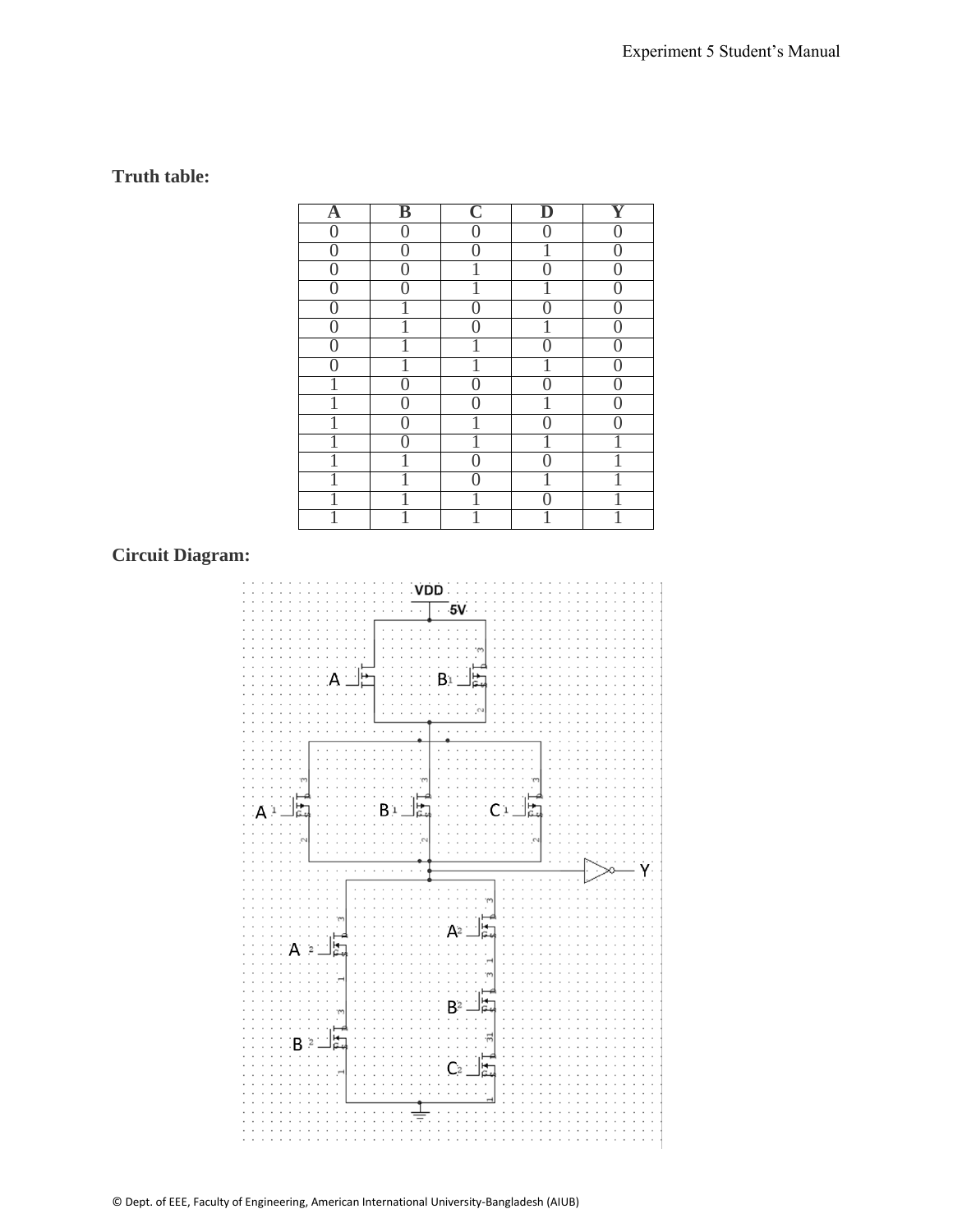**Problem 2:** In a simple copy machine, a stop signal S is to be generated to stop the machine's operation and light up the indicator light whenever either of the following condition are met:

1. There is no paper in the paper feeder tray.

Or,

2. The two micro switches in the paper path are activated, indicating the paper path being jammed.

The presence of paper in the feeder paper tray is indicated by a HIGH at logic signal P. Each of the micro switches produces a logic signal  $(O&R)$  that goes to HIGH whenever a paper is passing over the switches to activate it. Design a logic circuit that produces high logic outputs for the given conditions.

**Solution:** Use solution technique from **Problem 1** to solve the statement.

### **Pre-Lab Homework:**

- 1) Derive De Morgan's union and intersection laws and transform the set equation into Boolean algebraic equations.
- 2) Verify the transformed equations using necessary truth tables.

### **Apparatus:**

1.Digital trainer board 2.IC 7404 (Inverter) 3.PMOS 4.NMOS 5.Connecting wires

**Precaution:** Have your instructor check all your connections after you are done setting up the circuit and make sure that you apply only enough voltage (within VDD) to turn on the transistors and/or chip, otherwise they may get damaged.

### **Experimental Procedure:**

- a) Solve the given engineering problem and determine the logical expression for the output.
- b) Make a Truth table from the determined expression.
- c) Implement the circuit using CMOS technology.
- d) Verify the results with Truth table values.

### **Simulation and Measurement:**

Compare the simulation results with your experimental data and comment on the differences if any.

### **Results and Discussion:**

Students will summarize the experiment and discuss it as a whole. Interpret the data/findings and determine the extent to which the experiment was successful in complying with the goal that was initially set. Discuss any mistake you might have made while conducting the investigation and describe ways the study could have been improved.